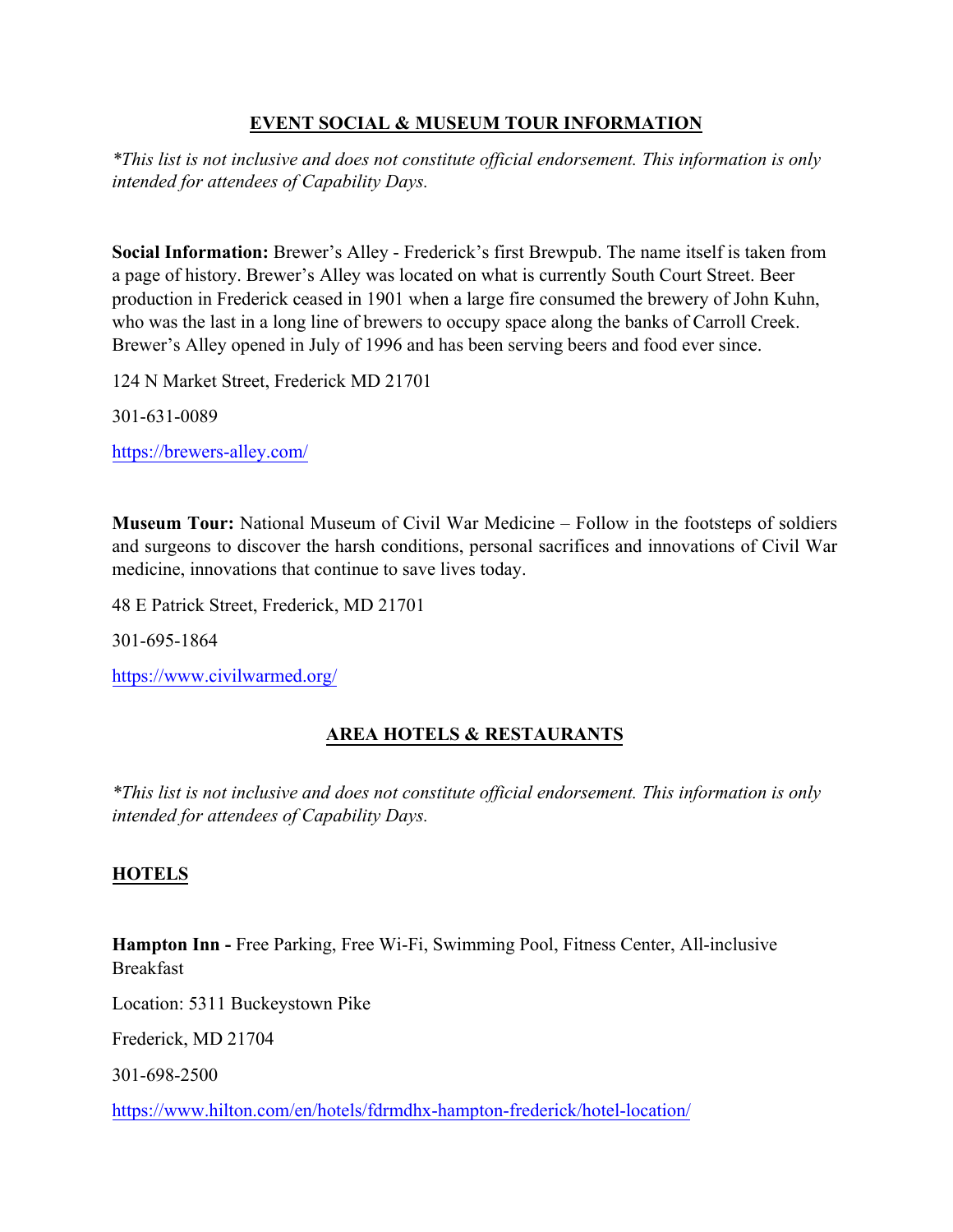**Clarion Inn** - On-site restaurant\*, Free breakfast, Wi-Fi, Parking, Indoor Pool

Location: 5400 Holiday Dr.

Frederick, MD 21703

[240-439-8932](https://www.google.com/search?q=Clarion+Inn+Holiday+Drive)

<https://www.clarioninnfrederick.com/>

\*Long Shot's (Hotel Restaurant): Chips and Salsa, Variety of Pizza Options, Pulled Pork, Hot Dog, Variety of Burgers

**Hilton Garden Inn** - On-site restaurant\*, Free Wi-Fi, Indoor Pool, Free Parking

Location: 7226 Corporate Ct.

Frederick, MD 21703

240- 566-1500

<https://www.hilton.com/en/hotels/iadfrgi-hilton-garden-inn-frederick/>

\*The Garden Grille (Hotel Restaurant): Wings, Pulled Pork, Variety of Flat Bread Pizza, Tomato and Basil Bisque, Variety of Salads, Garden Burger, Chick Sandwich

**Homewood Suites -** Free Breakfast, Free Parking, Free Wi-Fi, Pet-friendly, Indoor Pool, Fitness **Center** 

Location: 4950 Westview Dr.

Frederick, MD 21703

301- 663-9600

<https://www.hilton.com/en/hotels/fdkbphw-homewood-suites-frederick/>

**Courtyard by Marriott** – On-site Restaurant\*, Indoor Pool, Laundry, Meeting Area

Location: 5225 Westview Dr.

Frederick, MD 21703

301-631-9030

<https://www.marriott.com/en-us/hotels/wasfd-courtyard-frederick/overview/>